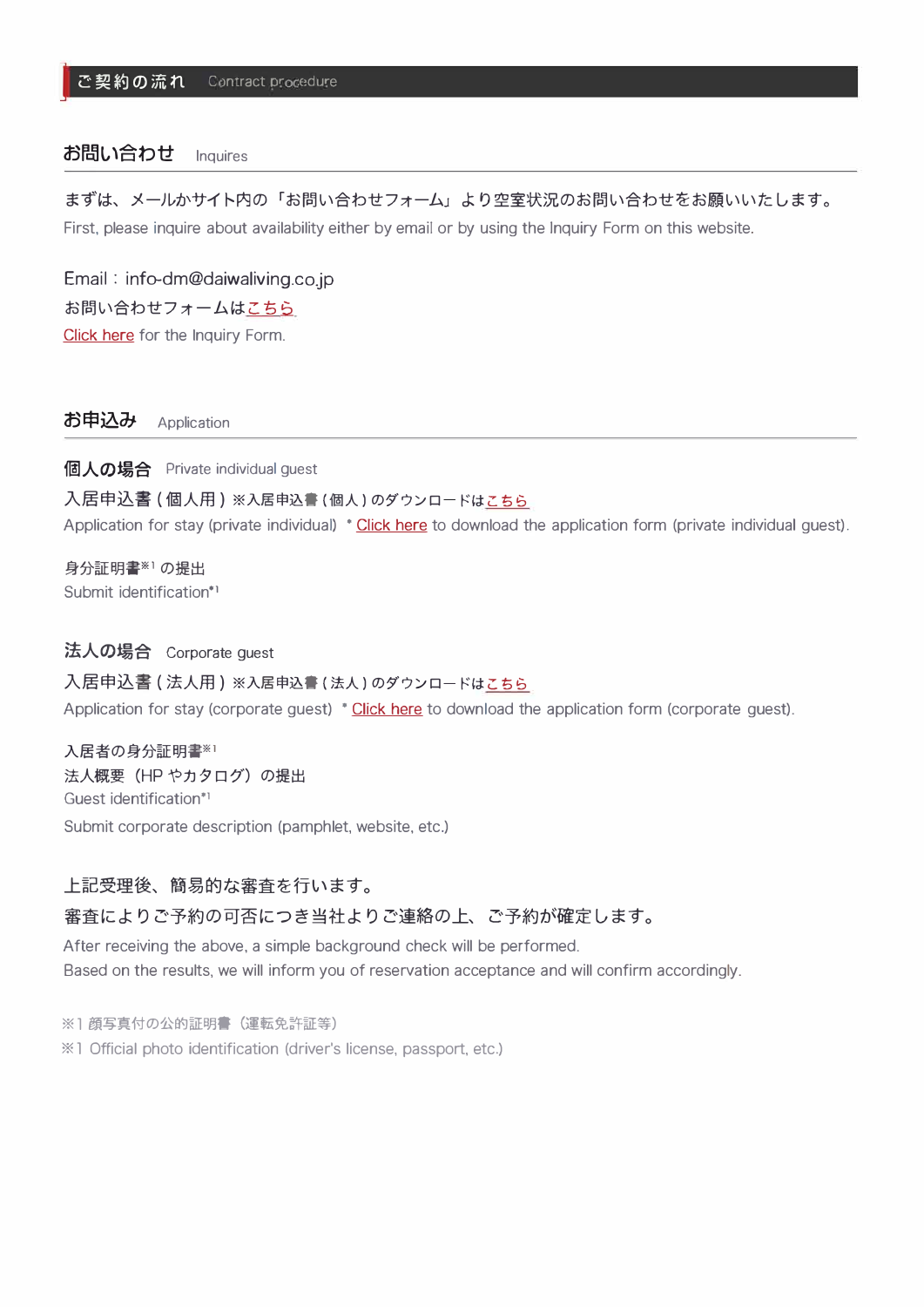#### お支払い Payment

銀行振込の場合 **Bank transfer** 

# ご入居の3日前までにご入金

Payment by 3 days before start of stay

#### 原則一括払い ※契約期間に応じ要相談

Payment should be as a single lump sum. \* Negotiable depending on the contract period

#### カード決済の場合 Payment by credit card

## ご入居の3日前までにご入金 Payment by 3 days before start of stay

インターネット上でのお手続き

Online procedure

#### ご入居 Check-in

#### ご入金の確認後、ご入居方法を別途ご連絡いたします。

We will inform you of the occupancy procedure after confirmation of payment.

#### ご退去 Check-out

# 契約満期日はフロントまで鍵のご返却をお願いします。備品(家具・家電)関係は退去時には元の状 熊にお戻しください。原状回復ができない場合 (破損紛失等) は追加費用が発生する場合があります。

Upon the expiration of the contract period, please return the key to the front desk. Also, please return all amenities (furniture, electrical appliances) to their original condition before check-out. If restoration to original condition is not possible due to loss or damage, additional charges may apply.

#### 涂中解約 Termination of contract before expiration

## 14日前予告にて途中解約が可能です。※

## 14日前を過ぎて解約通知を頂いた場合でも退去日に関わらず通知日から14日間の賃料は発生致します。

Termination of the contract before expiration is possible if giving 14-day notice. \* If we receive a termination notice with less than 14 days of advance notification, 14 days of rent will be charged from the day of notification irrespective of the day when check-out was complete.

※最短契約期間内 (30日間) は不可

\* Not possible within the minimum contract period (30 days)